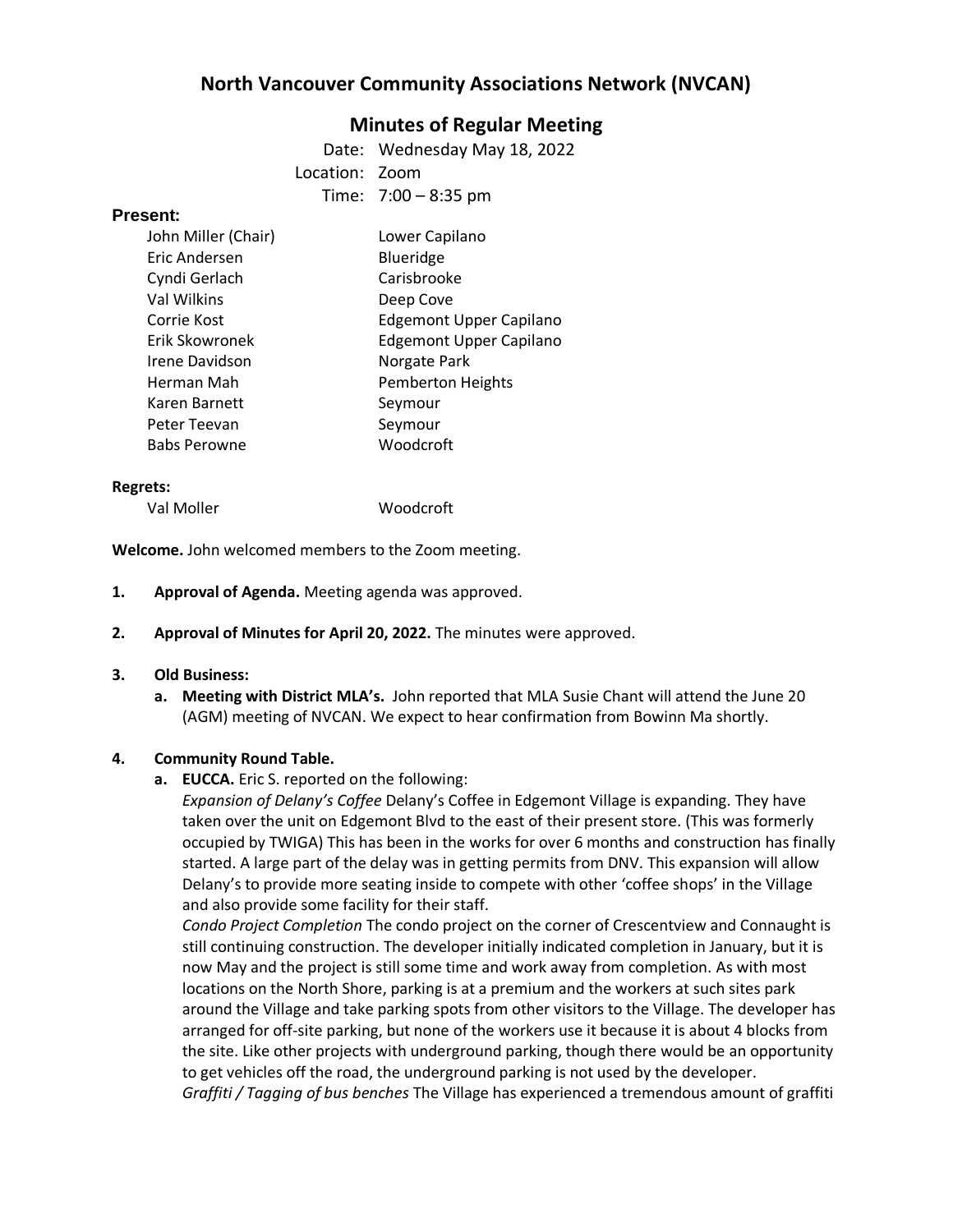and tagging on bus benches (as well as newspaper boxes and fences). All the bus benches have this on them to varying degrees. If others have this problem and dealt with it we would be appreciative of ideas to resolve this issue.

- **b. Maplewood.** Stuart reported that few residents are left and there have been no updates from DNV, CAP or NSEM regarding future developments. Many buildings have been demolished. He also reported that the Spicer Road development will be going to a public hearing to turn the property into a parking lot for industrial trucks. The use will be compatible with the surrounding area (industrial use). The current pub on the property closed.
- **c. Norgate.** Irene reported:

*Traffic.* There are ongoing concerns about traffic speeding along 15th Street. The current posted speed limit is 30kph and there are speed bumps. A resident of 15th street is in touch with DNV traffic and the RCMP over the problem. Residents of Redwood Street and Tatlow Avenue also report speeding on those streets.

*Parks.* A member of Norgate executive contacted DNV Parks and Trails concerning problems experienced by residents in Alderwood Park (strip park) and the Spirit Trail. The following issues were reported in Alderwood Park: the path flooded after rainfall making walking difficult for many residents; someone is leaving food out for animals; used needles are found under the overgrown Laurel hedge on the north side of the park; and apparently this area is also used as a toilet. As for the Spirit Trail, residents report that speeding cyclists and motorized scooters make it hazardous for pedestrians, children and dogs. DNV Parks and Trails replied immediately concerning issues in these Parks and their response is encouraging.

**d. Deep Cove.** Val reported

*Upper Gallant Road.* DNV council meeting on April 25th council passed a motion to remove the temporary Naughton connector and replace with a walking path after the Lower Gallant project is completed. The Upper Gallant Road project (sewer replacement) is substantially complete with landscaping recently completed

*Lower Gallant beautification project*. The Livable Deep Cove project (Lower Gallant - federal funding) next step is for local citizen input - spring 2022 - awaiting update from DNV. *Strathcona Road traffic.* We are in discussion with DNV Engineering about traffic concerns on Strathcona Road including traffic calming, speed reduction, cross walk.

*Boat moorage changes in Deep Cove.* New buoys with 72 hr time restrictions were to be implemented in summer 2021. That was then postponed indefinitely. We expect to be able to provide an update at the next meeting.

*Community picnic.* The picnic planned for Thursday May 12th was postponed due to inclement weather and a new date has not been determined.

- **e. Blueridge.** Eric A. reported The BCA's AGM was held on May 10, and it was a hybrid meeting with some participants following on Zoom and others attended the in-person meeting at the United Strangers, our coffee shop in Blueridge. The format had been changed and to make it more lively included questions asked by local residents about various topics concerning Blueridge. In spite of only 8 months having elapsed since the last AGM in September, the Chair's report included over 20 activities that the BCA had been involved with. Other items included: The Blueridge Garden had its work monthly work party on May 14. The BCA will have representation at the DNV's Natural Parks Trail Strategy meeting in the middle of June. The BCA has started working on a newsletter which should be going out towards the end of June. A resident has proposed to host an outdoor cello concert by an ensemble of professional musicians in their cul-de-sac in mid-August. Surplus proceeds would be going to the BCA. We are still searching eagerly for a new Volunteer Coordinator to replace the one who had agreed to do this on an interim basis in September.
- **f. Seymour.** Peter reported that speeding remains an issue on Mt. Seymour Parkway. Little enforcement is done on the east side. DNV's Engineering advised they use a 3-prong